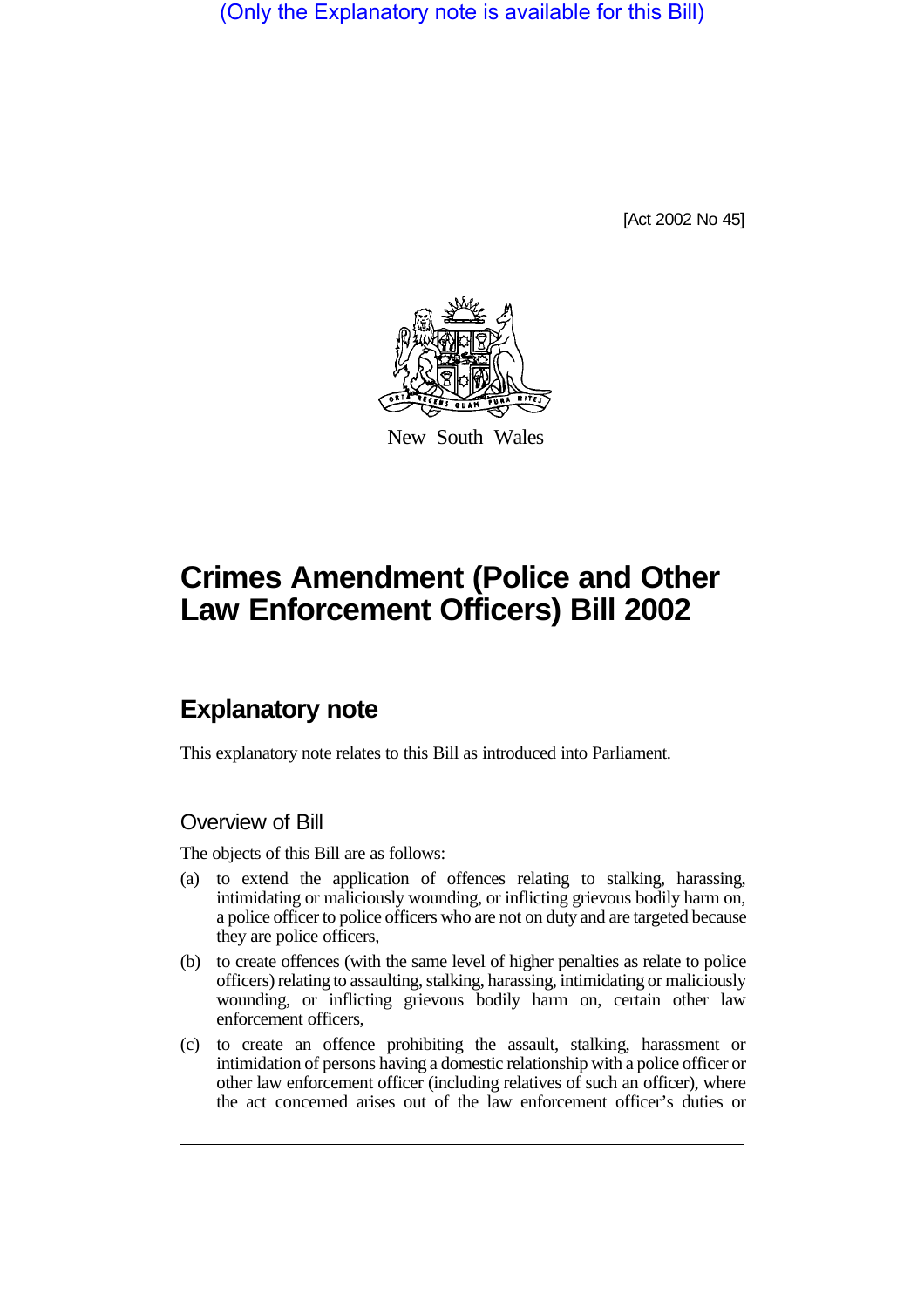Crimes Amendment (Police and Other Law Enforcement Officers) Bill 2002 [Act 2002 No 45]

Explanatory note

occupation. It will also be an offence to obtain personal information about a person who has a domestic relationship with a police officer or other law enforcement officer for that purpose,

(d) to create an offence prohibiting the obtaining of personal information about a police officer or other law enforcement officer where it is intended to be used for the purpose of assaulting, stalking, harassing, intimidating, or otherwise harming, a police officer or other law enforcement officer as a consequence of the officer's duties or occupation.

#### Outline of provisions

**Clause 1** sets out the name (also called the short title) of the proposed Act.

**Clause 2** provides for the commencement of the proposed Act on a day or days to be appointed by proclamation.

**Clause 3** is a formal provision giving effect to the amendments to the *Crimes Act 1900* set out in Schedule 1.

**Clause 4** is a formal provision giving effect to the amendments to the *Criminal Procedure Act 1986* set out in Schedule 2.

### **Schedule 1 Amendment of Crimes Act 1900**

**Schedule 1 [2]** inserts proposed section 60AA. The proposed section defines the expression *law enforcement officer* for the purposes of the offences in proposed Division 8A of Part 3 of the *Crimes Act 1900*. Law enforcement officers for that purpose will include police officers, the Commissioner and an Assistant Commissioner for the Independent Commission Against Corruption, the Commissionerand an Assistant Commissioner for the Police IntegrityCommission, the Commissioner and an Assistant Commissioner for the New South Wales Crime Commission, the Commissioner of Corrective Services, governors of correctional centres, correctional officers, probation and parole officers and certain officers of the Independent Commission Against Corruption, the Police IntegrityCommission, the New South Wales Crime Commission and the Department of Juvenile Justice.

**Schedule 1 [3]** extends the application of offences relating to assaulting, stalking, harassing, intimidating or maliciously wounding, or inflicting grievous bodily harm on, a police officer to off duty police officers against whom action is taken as a consequence of, or in retaliation for, actions undertaken by them in the execution of their duty or because they are police officers. Officers in these circumstances will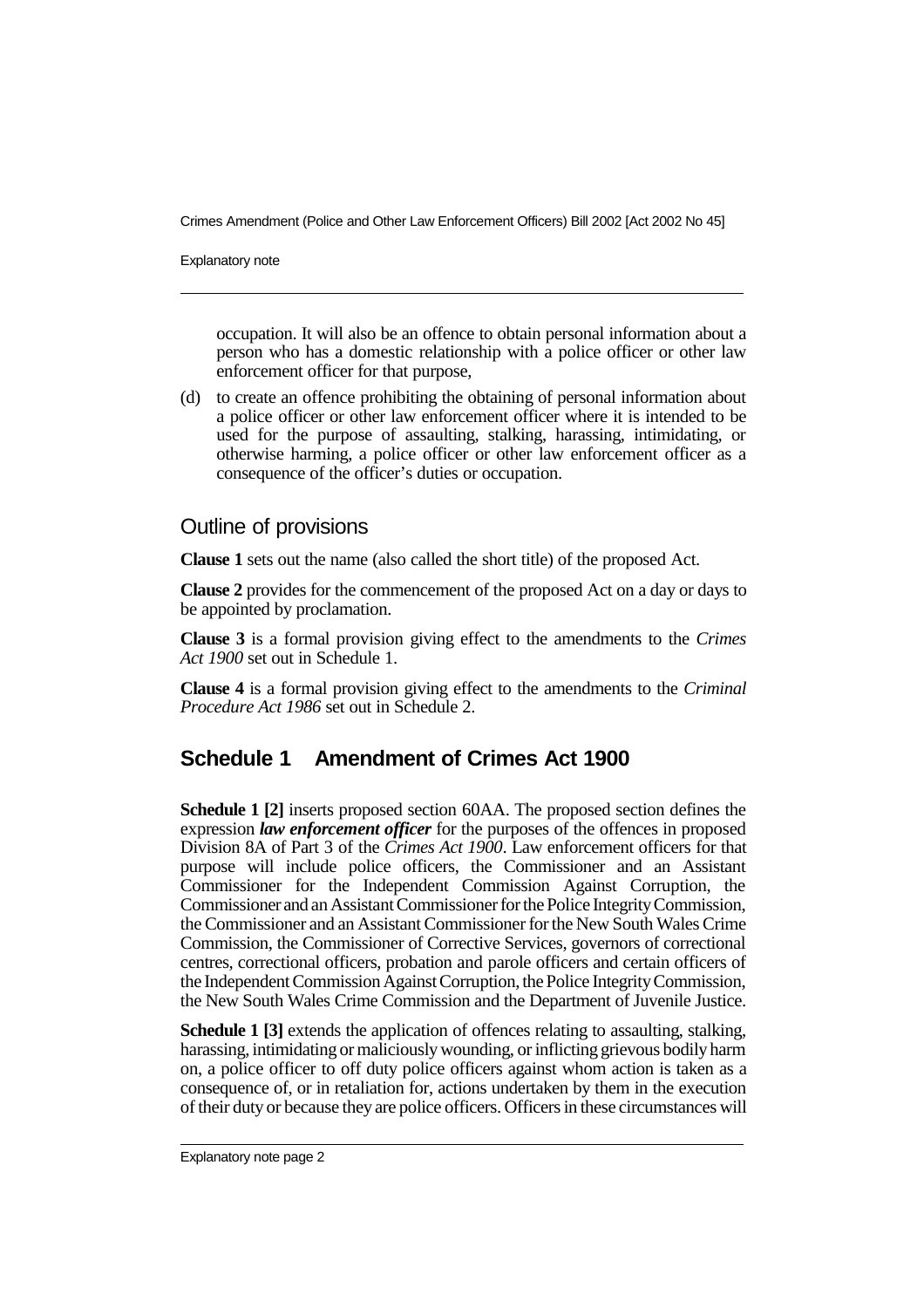Crimes Amendment (Police and Other Law Enforcement Officers) Bill 2002 [Act 2002 No 45]

Explanatory note

be taken to be acting in the execution of their duty. Currently, the only circumstance in which an officer is taken to be acting in the execution of the officer's duty while off duty is in the case of an assault that arises as a consequence of, or in retaliation for, actions undertaken by the officer in the execution of the officer's duty.

**Schedule 1 [4]** inserts proposed sections 60A, 60B and 60C.

Proposed section 60A:

- (a) makes it an offence to assault, stalk, harass or intimidate a law enforcement officer (other than a police officer) while in the execution of the officer's duty, with a maximum penalty of 5 years imprisonment (where no actual bodily harm is occasioned), and
- (b) makes it an offence to assault any such officer while in the execution of the officer's duty and occasion actual bodily harm, with a maximum penalty of 7 years imprisonment, and
- (c) makes it an offence to maliciously by any means wound any such officer, or inflict grievous bodily harm on any such officer, while in the execution of the officer's duty, with a maximum penalty of 12 years imprisonment.

The circumstances in which actions against any such officer will be taken to occur in the execution of the officer's duty will be the same as those for the same offences relating to police officers.

Proposed section 60B makes it an offence to assault, stalk, harass or intimidate any person with whom a law enforcement officer has a domestic relationship (including a relative) with the intention of causing the officer to fear physical or mental harm, as a consequence of, or in retaliation for, actions undertaken by that law enforcement officer while in the execution of the officer's duty or because the officer is a law enforcement officer (maximum penalty 5 years imprisonment).

It will also be an offence to obtain information about a person with whom a law enforcement officer has a domestic relationship with the intention of using or permitting the use of the information to cause the officer to fear physical or mental harm (maximum penalty 2 years imprisonment).

For the purposes of the proposed offences, such a fear may include the fear of physical or mental harm to the person against whom the actions are taken. An intention to cause fear is established if a person knows the actions are likely to cause fear in the other person. It does not matter whether physical or mental harm was actually feared. The proposed section also defines the persons with whom an officer is taken to have a domestic relationship.